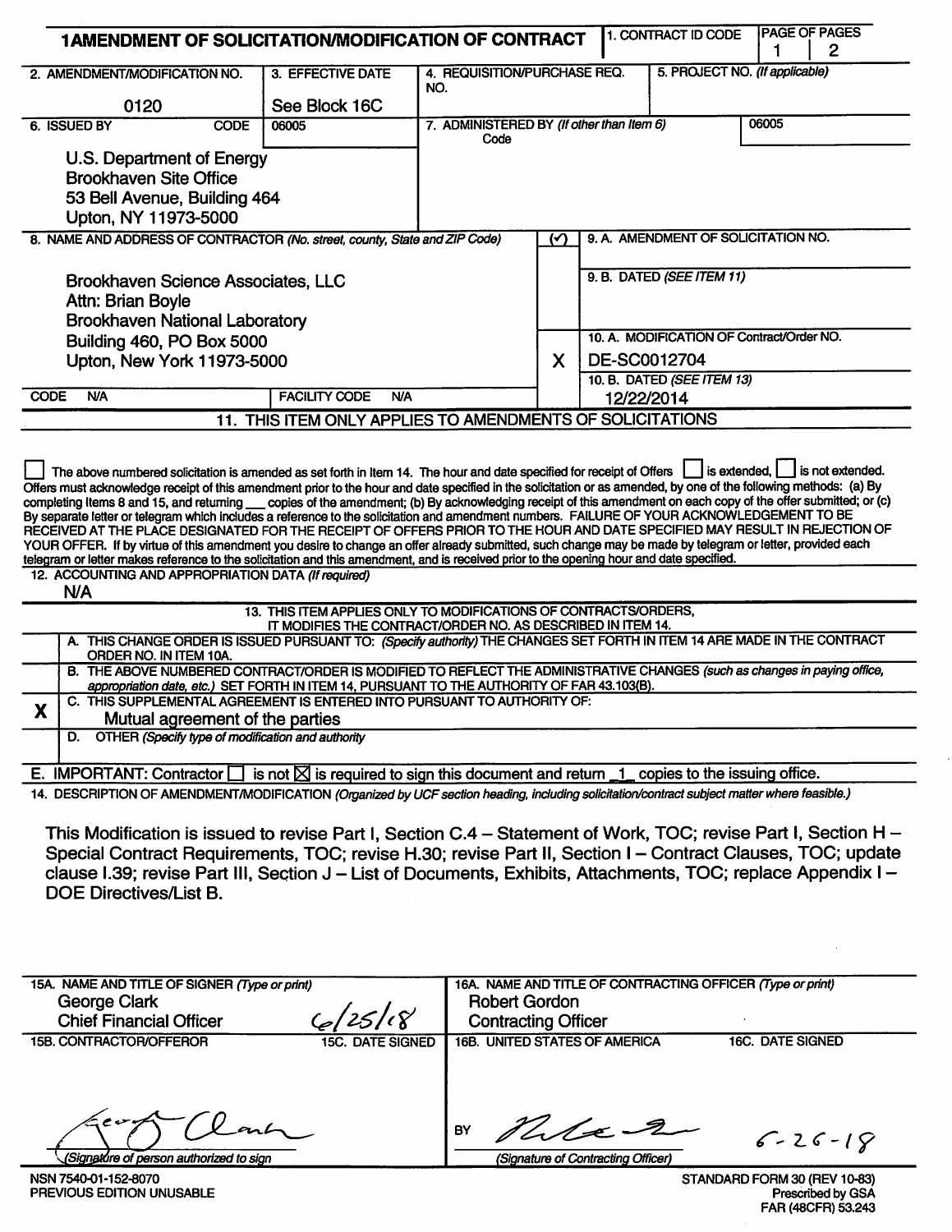|                           | <b>PAGE</b><br><b>REFERENCE NO. OF DOCUMENT BEING CONTINUED</b> |  |  |  |
|---------------------------|-----------------------------------------------------------------|--|--|--|
| <b>CONTINUATION SHEET</b> | DE-SC0012704/0120                                               |  |  |  |

- 14. Description of Amendment/Modification (continued):
	- 1. Part I, Section C Description/Specs./Work Statement: Section C.4, Statement of Work is revised to remove Executive Order 13423, Strengthening Federal Environmental, Energy, and Transportation Management of paragraph (d)(12) titled, "Sustainability" revoked by new EO 13693 dated March 19, 2015, and IAW Presidential Executive Order 13834 dated May 17, 2018. Replace the paragraph with the updated language provided herein.
	- 2. Part I, Section H Special Contract Requirements, Table of Contents (TOC): Section H is revised to update clause H.30.

The following clause has been revised; replace the prior version with the updated attachment provided herein:

- a. Clause H.30 Lobbying Restriction (Consolidated Appropriations Act, 2018): The language in this clause is consistent IAW Policy Flash 2018-29, and remains in full force and effect.
- 3. Part II, Section I Contract Clauses, Table of Contents (TOC): Section I TOC is revised to update clause  $1.39.$

The following clause has been revised; replace the prior version with the updated attachment provided herein:

- a. Clause I.39 FAR 52.222-4, Contract Work Hours And Safety Standards -- Overtime Compensation (May 2014): This clause is revised IAW Federal Acquisition Circular (FAC) 2005-98. and Federal Register at 83 FR 19149 dated May 1, 2018.
- 4. Part III, Section J List of Documents, Exhibits, Attachments, Table of Contents (TOC): Section J TOC is revised to reflect the following: Replace Appendix I - DOE Directives/List B.
	- a. Appendix I DOE Directives/List identified as Modification No. 0114 has been revised; replace the prior version with the attached Appendix I identified as Modification No. 0120. The revisions are as follows:

| <b>SUMMARY OF DIRECTIVE CHANGES</b> |                                                                                |               |                                    |  |  |  |
|-------------------------------------|--------------------------------------------------------------------------------|---------------|------------------------------------|--|--|--|
| ORDER                               | TITLE                                                                          | <b>CHANGE</b> | NOTES                              |  |  |  |
| O 413.3B Chg.<br>5 (Min.Chg.)       | Program and Project Management for the Acquisition of<br><b>Capital Assets</b> | Update        | $\vert$ O 413.3B Chg. 4 (Min.Chg.) |  |  |  |

#### **Attachments:**

- $\triangleright$  Part I, Section C.4 Statement of Work  $\div$  (d)(12)
- > Part I, Section H Special Contract Requirements  $\div$  H.30
- Part II. Section I Contract Clauses  $\div$  1.39
- > Part III. Section J List of Documents. Exhibits. Attachments ❖ Appendix I - DOE Directives/List B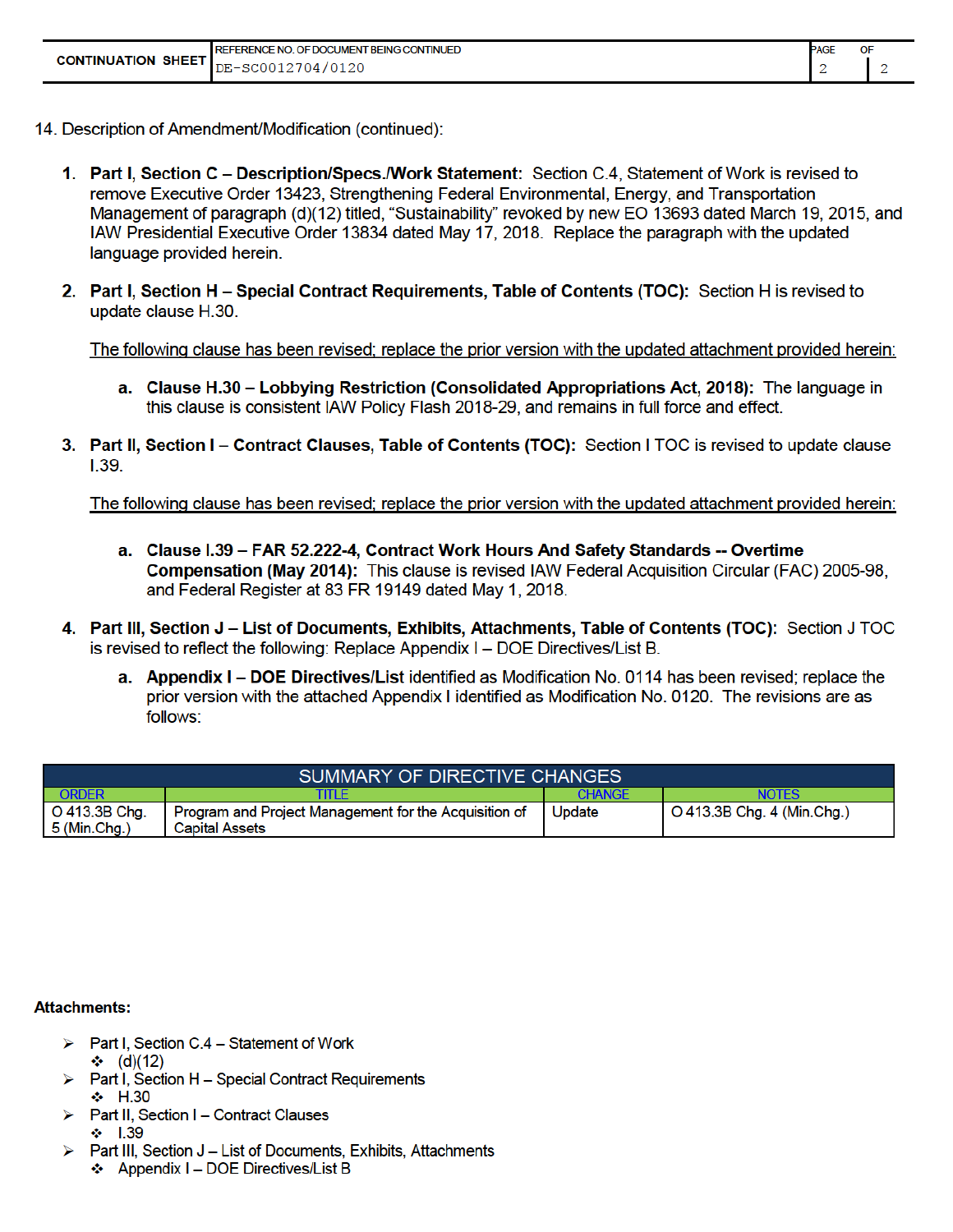## **SECTION C**

# **DESCRIPTION/SPECS./WORK STATEMENT**

# **TABLE OF CONTENTS**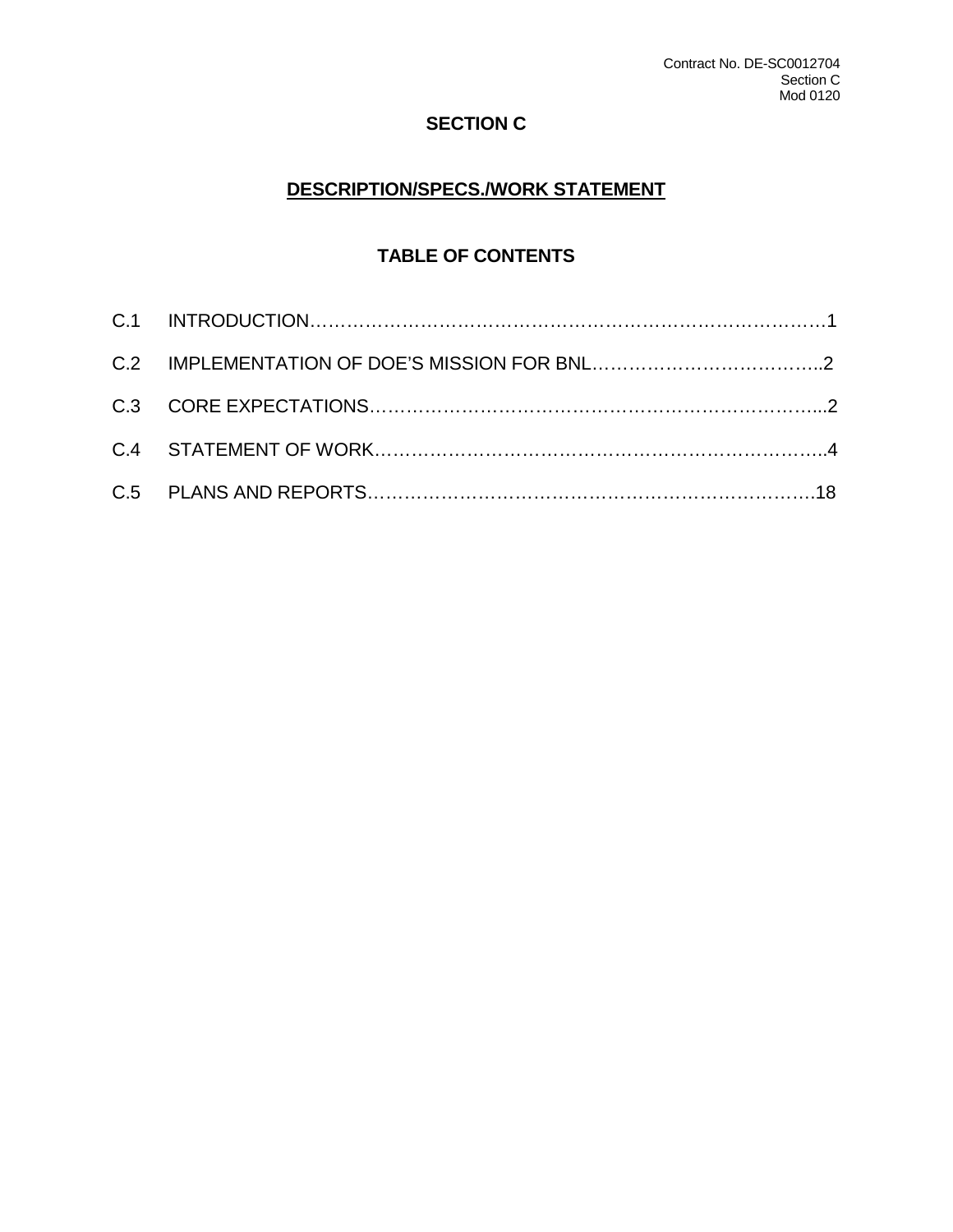#### **(12) Sustainability**

The Contractor shall assist DOE through direct participation and other support in achieving DOE's energy efficiency goals and objectives in electricity, water, and thermal consumption, conservation, and savings, including goals and objectives contained in Executive Order 13834, Efficient Federal Operations or successor version. The Contract will support DOE's use of Energy Savings Performance Contracts (ESPC) and Utility Energy Services Contracts (UESC). The Contractor shall maintain and update, as appropriate, its Site Plan to include detailed plans and milestones for achieving site-specific energy efficiency goals and objectives.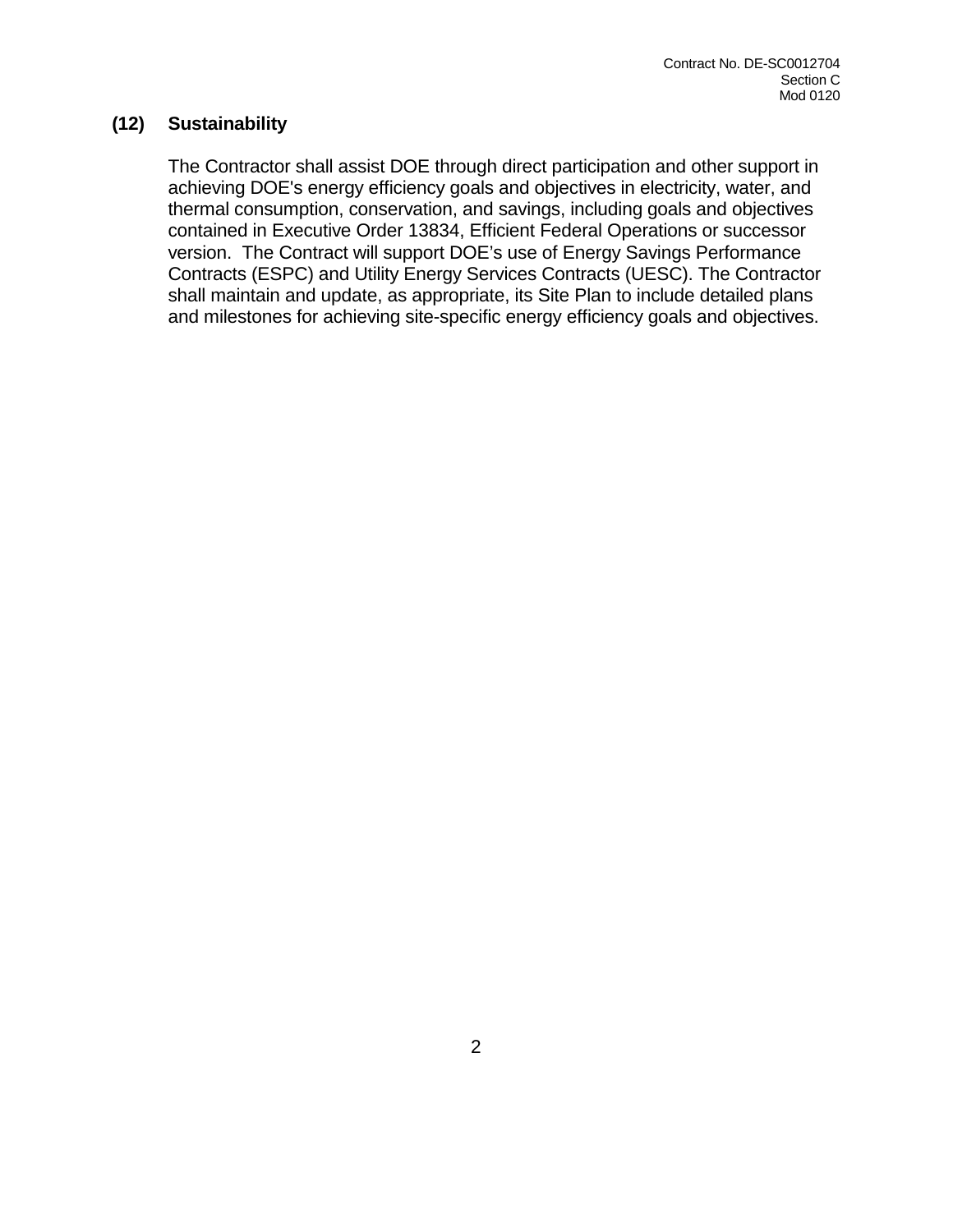### **CLAUSE H.30 – LOBBYING RESTRICTION (as per FAL 2018 - May 24, 2018)**

The Contractor agrees that none of the funds appropriated by this Act may be used in any way, directly or indirectly, to influence congressional action on any legislation or appropriation matters pending before Congress, other than to communicate to Members of Congress as described in 18 U.S.C. § 1913.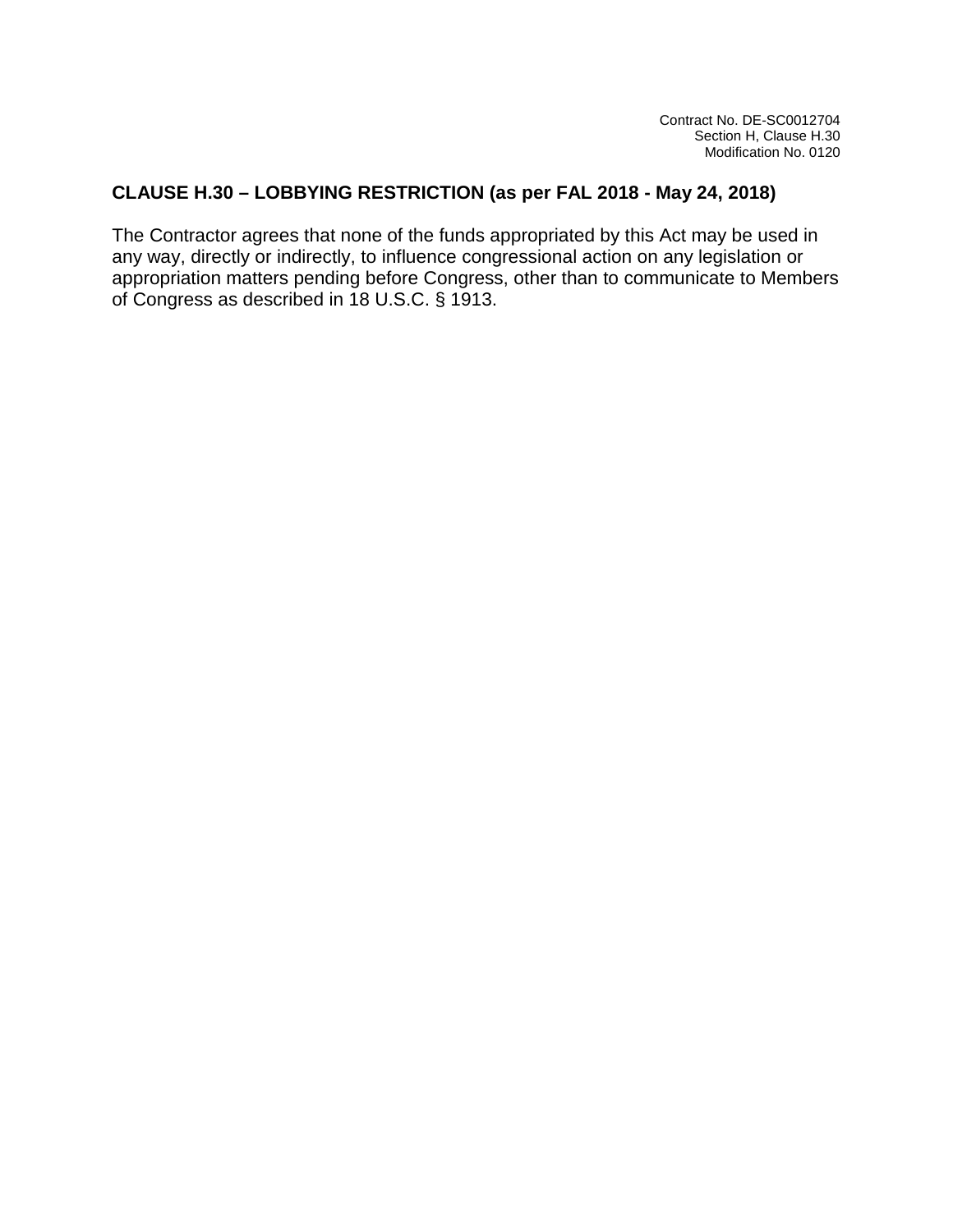### **CLAUSE I.39 – FAR 52.222-4 - CONTRACT WORK HOURS AND SAFETY STANDARDS- OVERTIME COMPENSATION (MAY 2018)**

- (a) *Overtime requirements.* No Contractor or subcontractor employing laborers or mechanics (see Federal Acquisition Regulation 22.300) shall require or permit them to work over 40 hours in any workweek unless they are paid at least 1 and  $\frac{1}{2}$  times the basic rate of pay for each hour worked over 40 hours.
- (b) *Violation; liability for unpaid wages; liquidated damages.* The responsible Contractor and subcontractor are liable for unpaid wages if they violate the terms in paragraph (a) of this clause. In addition, the Contractor and subcontractor are liable for liquidated damages payable to the Government. The Contracting Officer will assess liquidated damages at the rate specified at 29 CFR 5.5(b)(2) per affected employee for each calendar day on which the employer required or permitted the employee to work in excess of the standard workweek of 40 hours without paying overtime wages required by the Contract Work Hours and Safety Standards statute (found at 40 U.S.C. chapter 37). In accordance with the Federal Civil Penalties Inflation Adjustment Act of 1990 (28 U.S.C. 2461 Note), the Department of Labor adjusts this civil monetary penalty for inflation no later than January 15 each year.
- (c) *Withholding for unpaid wages and liquidated damages.* The Contracting Officer will withhold from payments due under the contract sufficient funds required to satisfy any Contractor or subcontractor liabilities for unpaid wages and liquidated damages. If amounts withheld under the contract are insufficient to satisfy Contractor or subcontractor liabilities, the Contracting Officer will withhold payments from other Federal or Federally assisted contracts held by the same Contractor that are subject to the Contract Work Hours and Safety Standards statute.
- (d) *Payrolls and basic records.*
	- (1) The Contractor and its subcontractors shall maintain payrolls and basic payroll records for all laborers and mechanics working on the contract during the contract and shall make them available to the Government until 3 years after contract completion. The records shall contain the name and address of each employee, social security number, labor classifications, hourly rates of wages paid, daily and weekly number of hours worked, deductions made, and actual wages paid. The records need not duplicate those required for construction work by Department of Labor regulations at 29 CFR 5.5(a)(3) implementing the Construction Wage Rate Requirements statute.
	- (2) The Contractor and its subcontractors shall allow authorized representatives of the Contracting Officer or the Department of Labor to inspect, copy, or transcribe records maintained under paragraph (d)(1) of this clause. The Contractor or subcontractor also shall allow authorized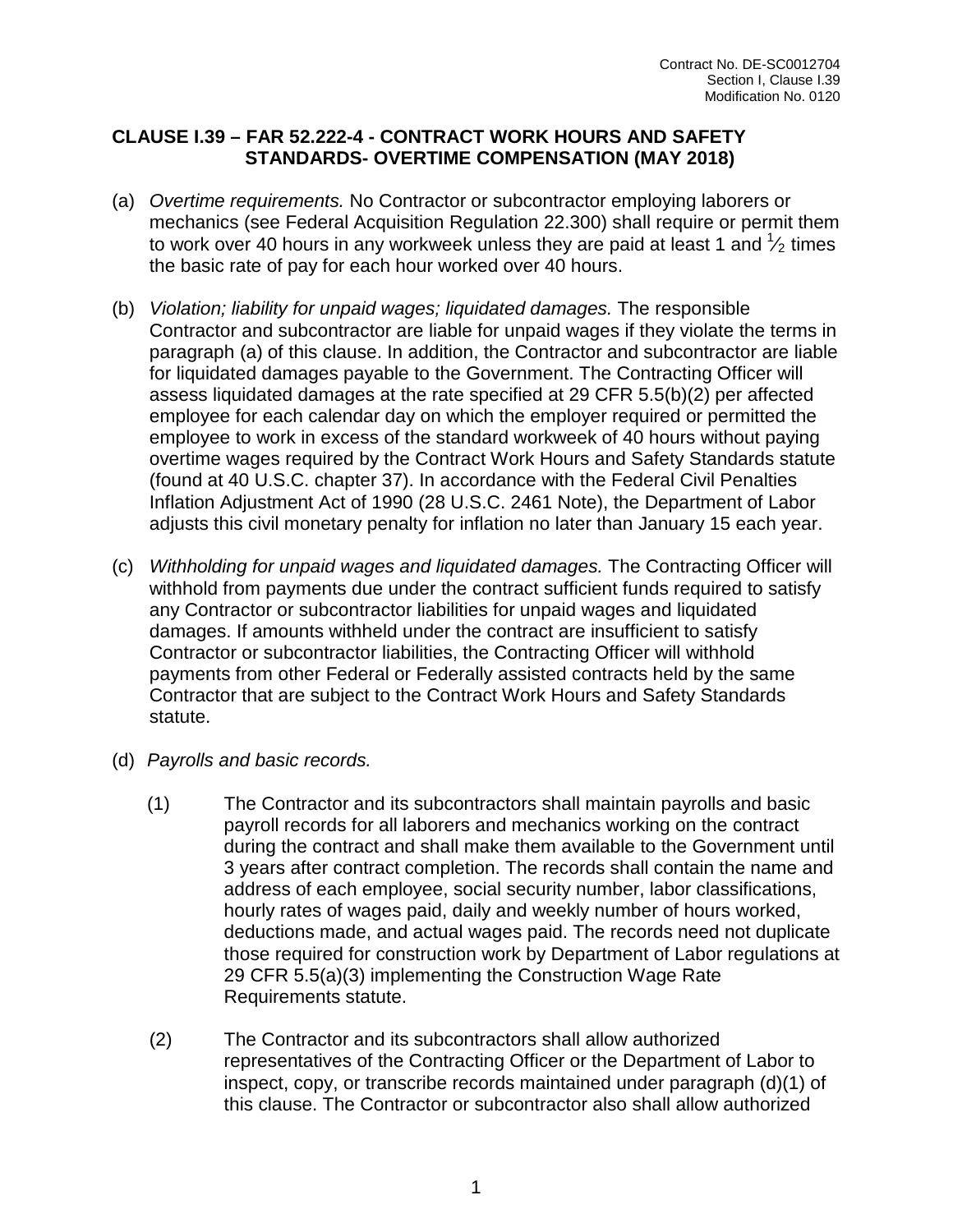representatives of the Contracting Officer or Department of Labor to interview employees in the workplace during working hours.

(e) *Subcontracts.* The Contractor shall insert the provisions set forth in paragraphs (a) through (d) of this clause in subcontracts that may require or involve the employment of laborers and mechanics and require subcontractors to include these provisions in any such lower tier subcontracts. The Contractor shall be responsible for compliance by any subcontractor or lower-tier subcontractor with the provisions set forth in paragraphs (a) through (d) of this clause.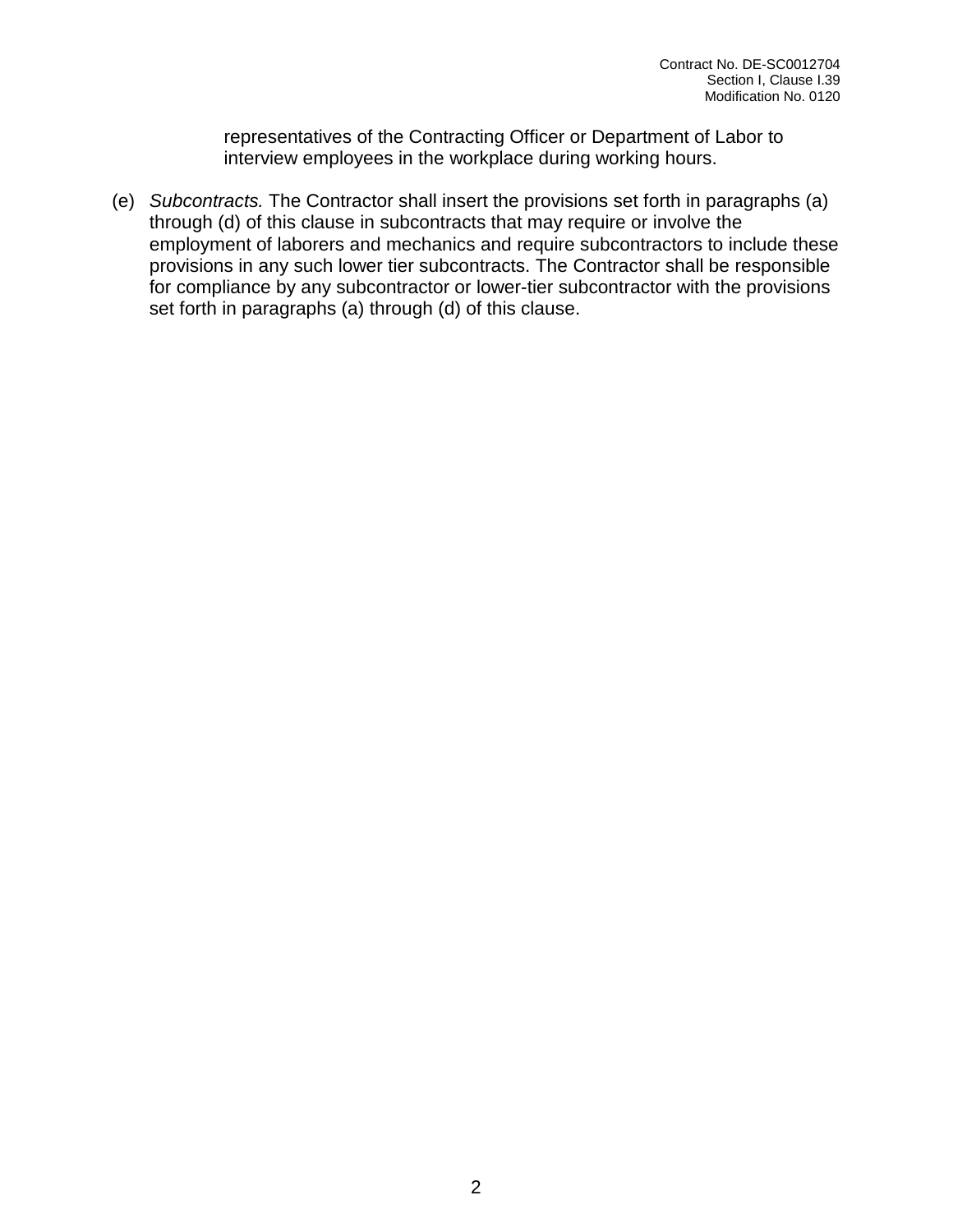**Contract No. DE-SC0012704 Section J | Appendix I Modification No. 0120**

### **APPENDIX I**

### **DOE Directives/List B**

**Brookhaven National Laboratory Applicable to the Operations of**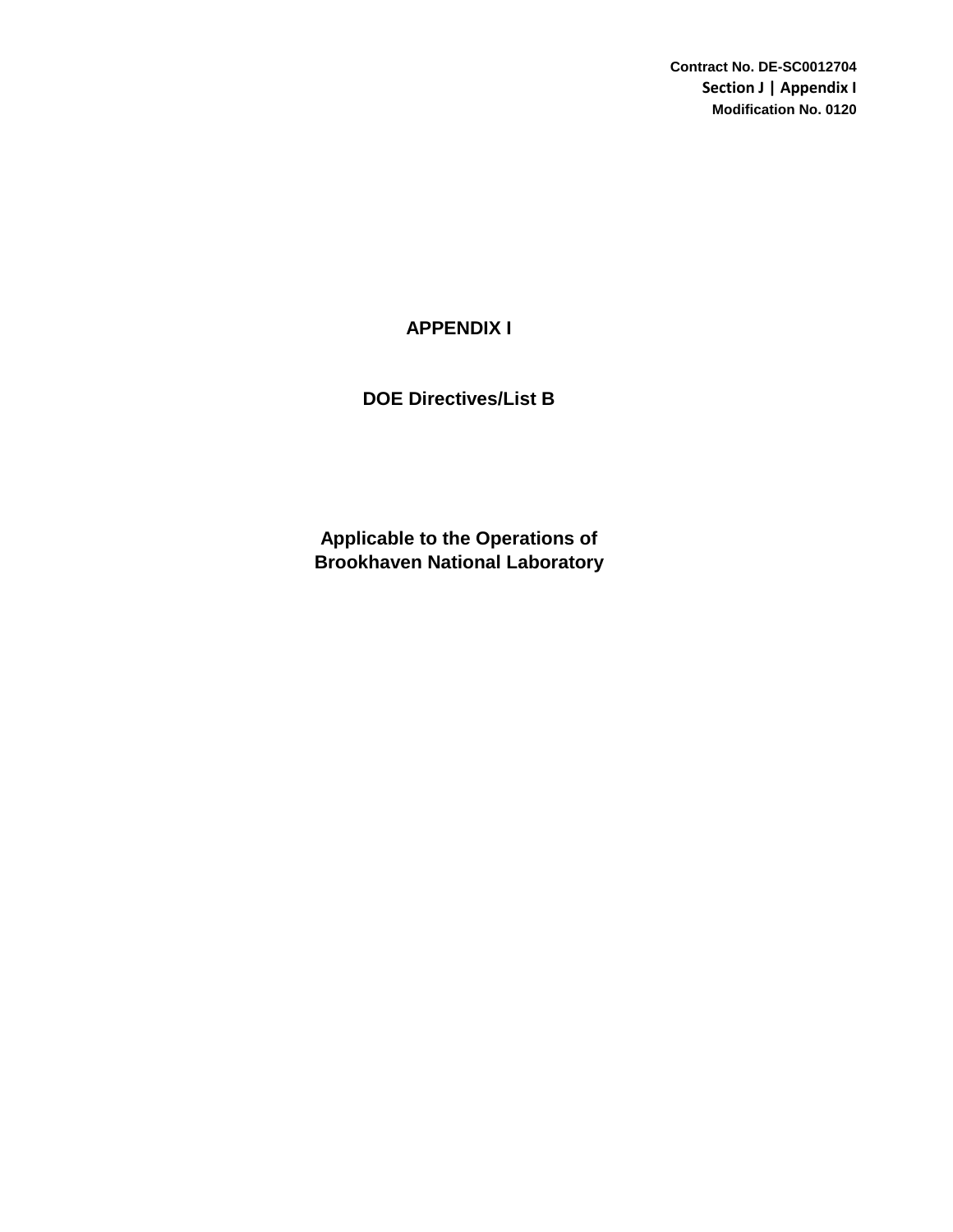**Contract No. DE-SC0012704 Section J | Appendix I Modification No. 0120**

There is no List A to this Appendix.

List B to this Appendix contains the following:

Part I: "Directives List"

This section contains a list of Directives that are considered by DOE as applicable to the BNL contract.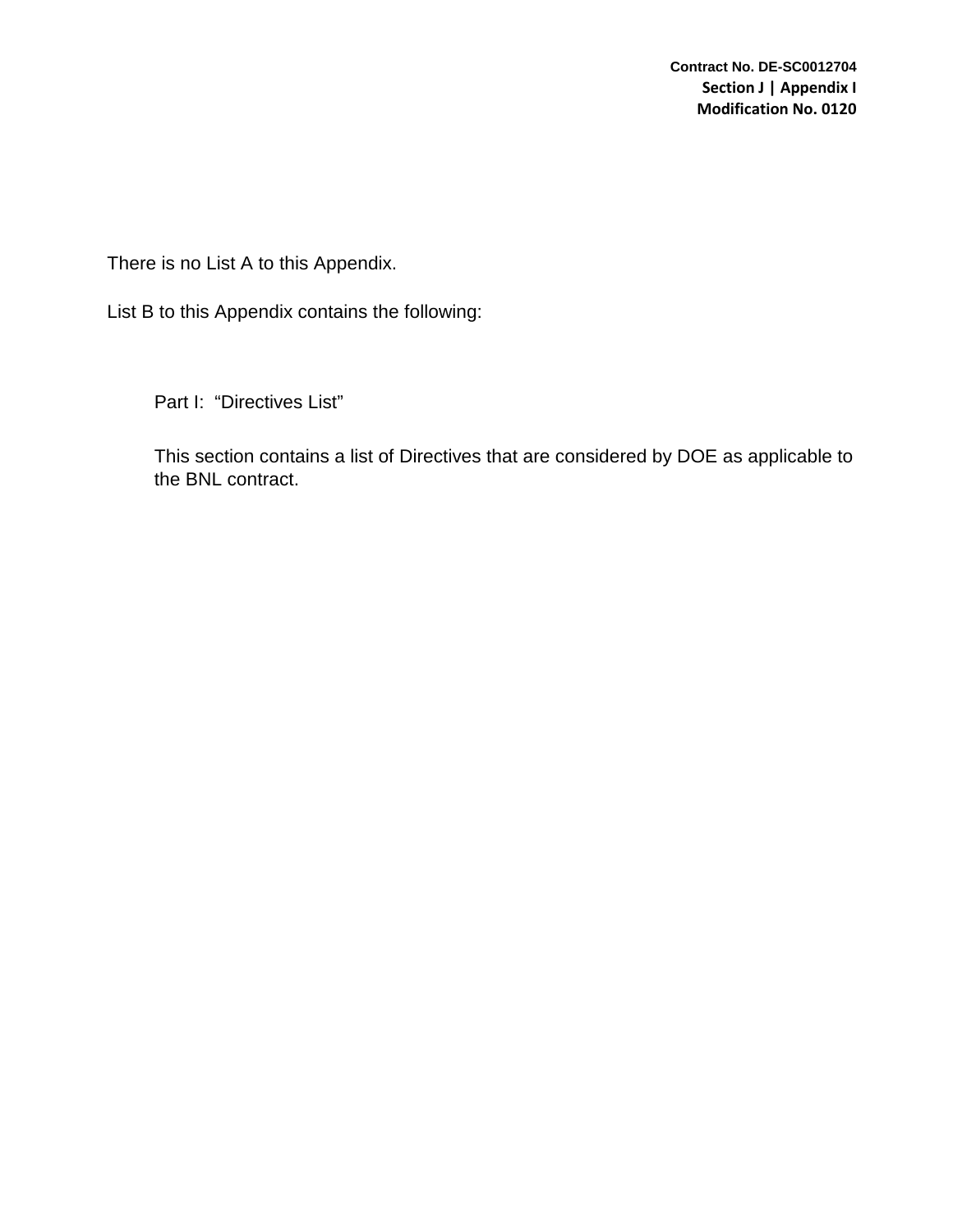| <b>ISSUED</b> | <b>TYPE</b> | <b>NUMBER</b> | <b>THROUGH</b>          | <b>TITLE</b>                                                                                                                   |
|---------------|-------------|---------------|-------------------------|--------------------------------------------------------------------------------------------------------------------------------|
|               |             |               | <b>CHANGE</b>           | <b>Includes Compliance Notes as Necessary</b>                                                                                  |
| 9/29/1995     | Order       | 130.1         |                         | <b>Budget Formulation</b>                                                                                                      |
|               |             |               |                         | Manual for Implementation of the Voluntary Offer Safeguards<br>Agreement and Additional Protocol with the International Atomic |
| 9/4/2008      | Manual      | $142.2 - 1$   | Admin Chg. 1<br>6/27/13 |                                                                                                                                |
|               |             |               | Admin Chg. 1            | <b>Energy Agency</b><br>Voluntary Offer Safeguards Agreement and Additional Protocol                                           |
| 12/15/2006    | Order       | 142.2A        | 6/27/13                 | with the International Atomic Energy Agency                                                                                    |
|               |             |               | Chg.1                   |                                                                                                                                |
| 10/14/2010    | Order       | 142.3A        | (Minor Chg.)            |                                                                                                                                |
|               |             |               | 01/18/17                | Unclassified Foreign Visits and Assignments Program                                                                            |
| 3/31/2014     | Order       | 150.1A        |                         | <b>Continuity Programs</b>                                                                                                     |
| 8/11/2016     | Order       | 151.1D        |                         | Comprehensive Emergency Management System                                                                                      |
| 6/27/2007     | Order       | 153.1         |                         | Departmental Radiological Emergency Response Assets                                                                            |
|               |             |               | Chg.1                   |                                                                                                                                |
| 12/23/2008    | Order       | 200.1A        | (Minor Chg.)            | Information Technology Management                                                                                              |
|               |             |               | 01/13/17                |                                                                                                                                |
|               |             |               |                         | Limited Personal Use of Government Office Equipment Including                                                                  |
| 1/7/2005      | Order       | 203.1         |                         | Information Technology                                                                                                         |
|               |             |               | Admin Chg. 3            |                                                                                                                                |
| 5/16/2011     | Order       | 205.1B        | 4/29/14                 | Department of Energy Cyber Security Program                                                                                    |
| 1/16/2009     | Order       | 206.1         |                         | Department of Energy Privacy Program                                                                                           |
| 2/19/2013     | Order       | 206.2         |                         | Identity, Credential and Access Management (ICAM)                                                                              |
| 4/8/2011      | Order       | 210.2A        |                         | DOE Corporate Operating Experience Program                                                                                     |
|               |             |               |                         | Reporting Fraud, Waste, and Abuse to the Office of Inspector                                                                   |
| 9/27/2016     | Order       | 221.1B        |                         | General                                                                                                                        |
| 2/25/2008     | Order       | 221.2A        |                         | Cooperation with the Office of Inspector General                                                                               |
| 3/4/2011      | Order       | 225.1B        |                         | <b>Accident Investigations</b>                                                                                                 |
| 8/30/2011     | Order       | 227.1A        | 12/21/2015              | Independent Oversight Program                                                                                                  |
|               |             |               | Admin Chg. 1            |                                                                                                                                |
| 6/27/2011     | Order       | 231.1B        | 11/28/12                | Environment, Safety and Health Reporting                                                                                       |
| 1/17/2017     | Order       | 232.2A        |                         | Occurrence Reporting and Processing of Operations Information                                                                  |
|               |             |               |                         |                                                                                                                                |
|               |             |               | Chg.1                   | Scientific and Technical Information Management                                                                                |
| 12/13/2010    | Order       | 241.1B        | 4/26/16                 |                                                                                                                                |
| 3/11/2013     | Order       | 243.1B        | Admin Chg.1<br>7/8/13   | Records Management Program                                                                                                     |
|               |             |               | Admin Chg. 1            |                                                                                                                                |
| 2/23/2011     | Order       | 252.1A        | 3/12/13                 | <b>Technical Standards Program</b>                                                                                             |
|               |             |               |                         |                                                                                                                                |
| 11/19/2009    | Order       | 313.1         |                         | Management and Funding of the Department's Overseas Presence                                                                   |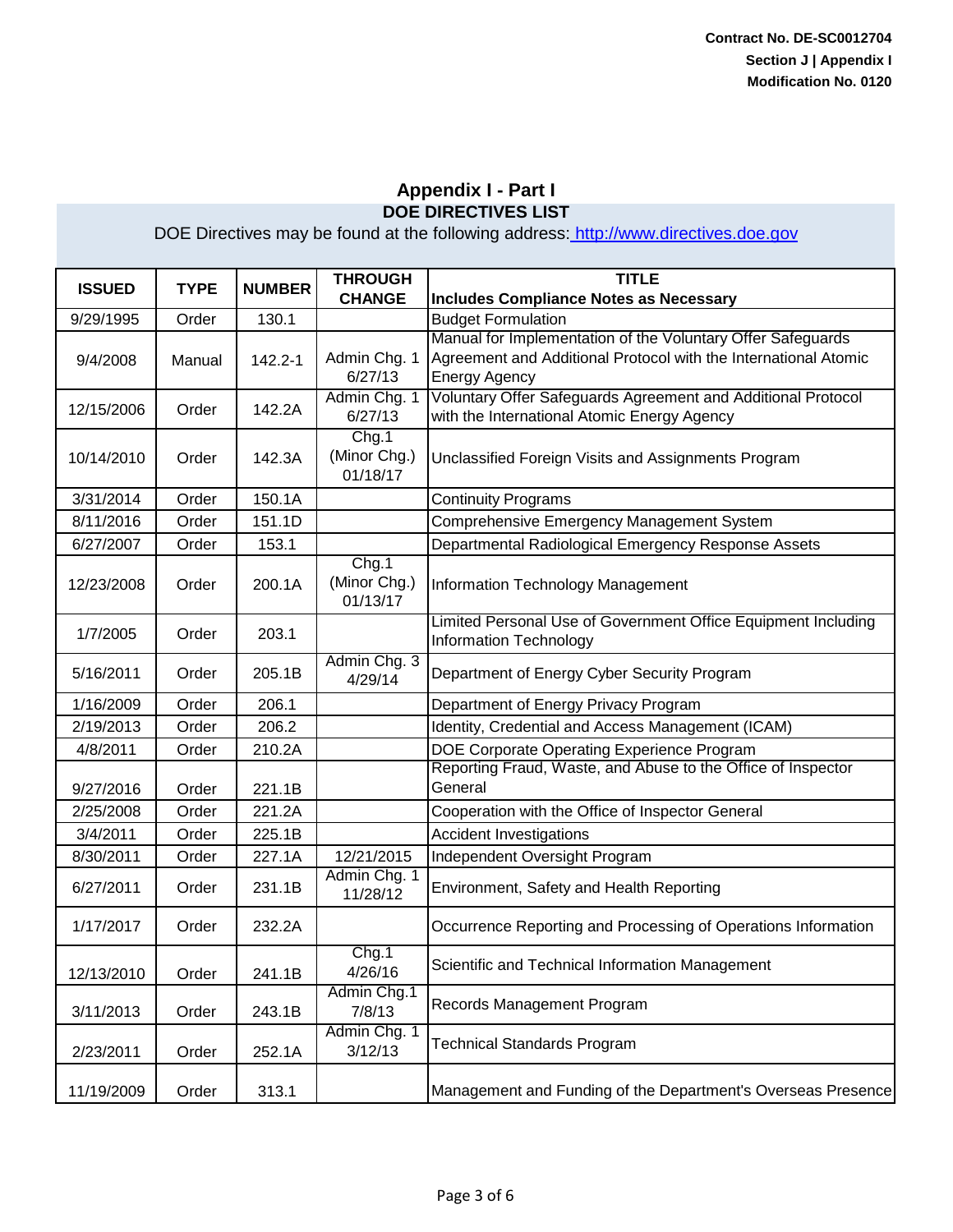|               |             |                                                          |                                    | <b>TITLE</b>                                                                                                                                                                             |
|---------------|-------------|----------------------------------------------------------|------------------------------------|------------------------------------------------------------------------------------------------------------------------------------------------------------------------------------------|
| <b>ISSUED</b> | <b>TYPE</b> | <b>NUMBER</b>                                            | <b>THROUGH</b><br><b>CHANGE</b>    | <b>Includes Compliance Notes as Necessary</b>                                                                                                                                            |
| 10/18/2007    | Order       | 341.1A<br>Parts: 1.(a-<br>b) $2.a(1-3)$<br>$2.a(4)(a-h)$ |                                    | <b>Federal Employee Health Services</b>                                                                                                                                                  |
| 2/23/2010     | Order       | 350.1                                                    | Chg. 6<br>(Minor Chg.)<br>2/1/18   | Contractor Human Resource Management Programs                                                                                                                                            |
| 8/17/2009     | Order       | 410.2                                                    | Admin Chg. 1<br>4/10/14            | <b>Management of Nuclear Materials</b>                                                                                                                                                   |
| 1/4/2017      | Order       | 411.2                                                    |                                    | Scientific Integrity                                                                                                                                                                     |
| 10/28/2008    | Order       | 413.1B                                                   |                                    | Internal Control Program                                                                                                                                                                 |
| 4/19/2006     | Order       | 413.2C                                                   | 10/22/2015                         | Laboratory Directed Research and Development                                                                                                                                             |
| 11/29/2010    | Order       | 413.3B                                                   | Chg. 5<br>(Minor Chg.)<br>4/12/18  | Program and Project Management for the Acquisition of Capital<br><b>Assets</b>                                                                                                           |
| 4/25/2011     | Order       | 414.1D                                                   | Admin Chg. 1<br>5/8/13             | <b>Quality Assurance</b>                                                                                                                                                                 |
| 12/3/2012     | Order       | 415.1                                                    | Chg.2<br>(Minor Chg.)<br>1/17/17   | Information Technology Project Management                                                                                                                                                |
| 12/4/2012     | Order       | 420.1C                                                   | Chg.1                              | <b>Facility Safety</b><br>2/27/15 Compliance Note: Chapters 1, 3, and 5 only are applicable to<br><b>BNL</b> facilities.                                                                 |
| 7/21/2011     | Order       | 420.2C                                                   |                                    | Safety of Accelerator Facilities                                                                                                                                                         |
| 6/29/2010     | Order       | 422.1                                                    | Admin Chg. 1<br>6/25/13            | <b>Conduct of Operations</b><br><b>Compliance Note:</b> Applicable to Hazardous Category 1, 2, or 3<br>nuclear facilities and other facilities as defined by BSA in the<br>Program Plan. |
| 11/25/2016    | Policy      | 434.1B                                                   |                                    | Conduct and Approval of Select Agent and Toxin Work at<br>Department of Energy Sites                                                                                                     |
| 7/9/1999      | Order       | 435.1                                                    | Admin Chg. 1<br>8/28/01            | Radioactive Waste Management                                                                                                                                                             |
| 7/9/1999      | Manual      | 435.1-1                                                  | Admin Chg. 1<br>6/19/01            | Radioactive Waste Management Manual                                                                                                                                                      |
| 5/2/2011      | Order       | 436.1                                                    |                                    | Departmental Sustainability                                                                                                                                                              |
| 11/27/2002    | Order       | 440.2C                                                   | Admin Chg. 1<br>6/22/11            | Aviation Management and Safety                                                                                                                                                           |
| 3/7/2008      | Manual      | 441.1-1                                                  | Chg. 1<br>(Admin Chg.)<br>02/24/16 | Nuclear Material Packaging Manual                                                                                                                                                        |
| 6/6/2001      | Order       | 442.1A                                                   |                                    | Department of Energy Employee Concerns Program                                                                                                                                           |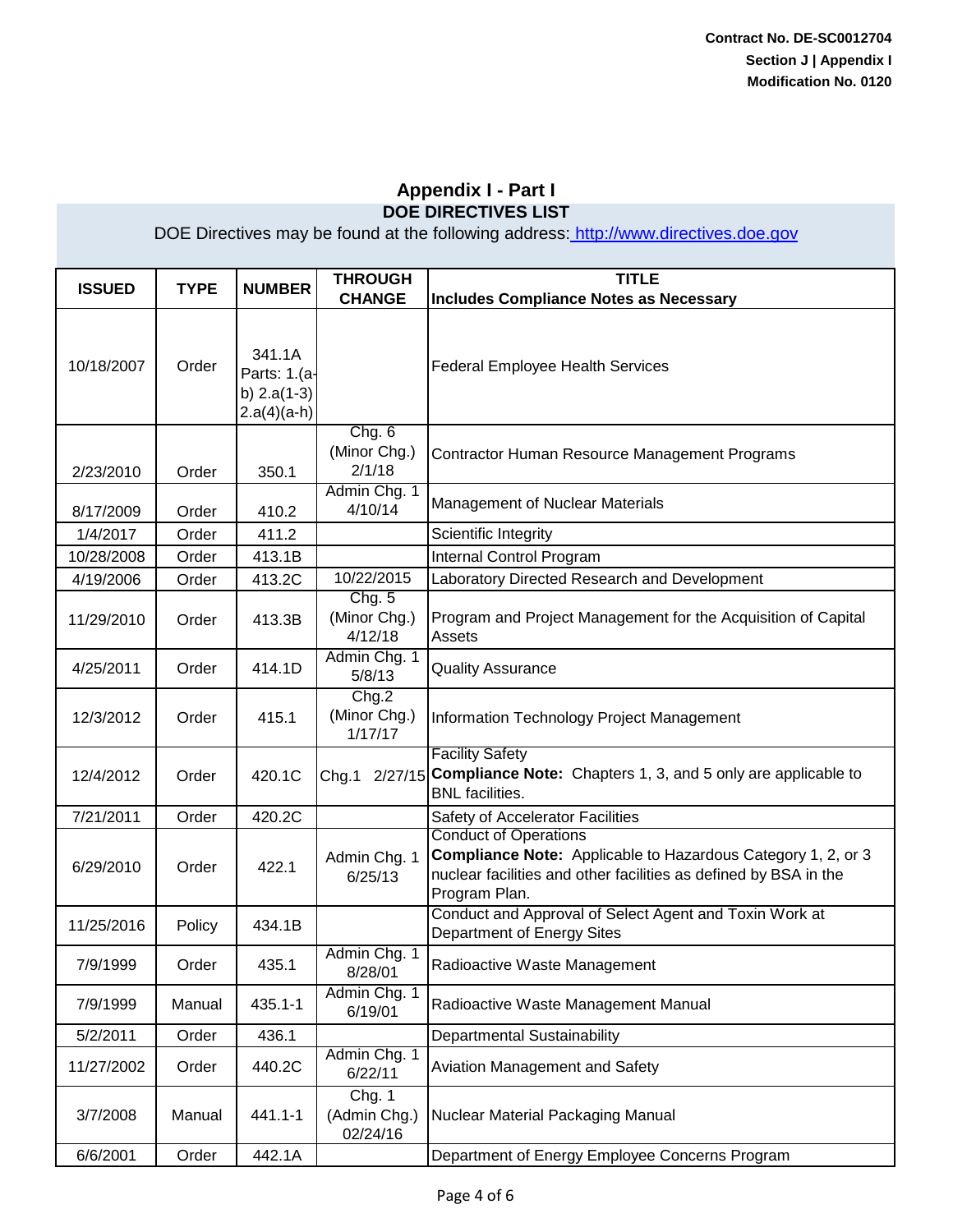| <b>ISSUED</b> | <b>TYPE</b> | <b>NUMBER</b> | <b>THROUGH</b>                    | <b>TITLE</b>                                                                                     |
|---------------|-------------|---------------|-----------------------------------|--------------------------------------------------------------------------------------------------|
|               |             |               | <b>CHANGE</b><br>Chg.1            | <b>Includes Compliance Notes as Necessary</b>                                                    |
| 7/29/2011     | Order       | 442.2         | (Pg.Chg.)<br>10/4/16              | Differing Professional Opinions for Technical Issues Involving<br>Environment, Safety and Health |
| 3/7/2011      | Order       | 443.1B        | Chg. 1<br>(Pg.Chg.)<br>4/21/16    | Protection of Human Research Subjects                                                            |
| 7/21/2011     | Order       | 452.8         |                                   | Control of Nuclear Weapon Data                                                                   |
| 7/15/2016     | Order       | 456.1A        |                                   | The Safe Handling of Unbound Engineered Nanoparticles                                            |
| 2/11/2011     | Order       | 458.1         | Admin Chg. 3<br>1/15/13           | Radiation Protection of the Public and the Environment                                           |
| 12/20/2016    | Order       | 460.1D        |                                   | Hazardous Materials Packaging and Transportation Safety                                          |
| 12/22/2004    | Order       | 460.2A        |                                   | Departmental Material Transportation and Packaging Management                                    |
| 6/4/2008      | Manual      | 460.2-1A      |                                   | Radioactive Material Transportation Practices Manual                                             |
| 11/23/2016    | Order       | 470.3C        |                                   | Design Basis Threat (DBT) Order                                                                  |
| 7/21/2011     | Order       | 470.4B        | Chg.2<br>(Minor Chg.)<br>1/17/17  | Safeguards and Security Program                                                                  |
| 6/2/2014      | Order       | 470.5         |                                   | Insider Threat Program                                                                           |
| 9/2/2015      | Order       | 470.6         | Chg. 1<br>(Minor Chg.)<br>1/11/17 | <b>Technical Security Program</b>                                                                |
| 3/1/2010      | Order       | 471.1B        |                                   | Identification and Protection of Unclassified Controlled Nuclear<br>Information                  |
| 4/9/2003      | Order       | 471.3         | Admin Chg. 1<br>1/13/11           | Identifying and Protecting Official Use Only Information                                         |
| 4/9/2003      | Manual      | 471.3-1       | Admin Chg. 1<br>1/13/11           | Manual for Identifying and Protecting Official Use Only Information                              |
| 6/20/2011     | Order       | 471.6         | Admin Chg. 2<br>5/15/15           | <b>Information Security</b>                                                                      |
| 7/27/2011     | Order       | 472.2         | Admin Chg. 1<br>10/8/13           | <b>Personnel Security</b>                                                                        |
| 1/2/2018      | Order       | 473.3A        | Chg.1<br>(Minor Chg.)<br>1/2/18   | <b>Protection Program Operations</b>                                                             |
| 6/27/2011     | Order       | 474.2         | Chg. 4<br>(Pg.Chg.)<br>9/13/16    | Nuclear Material Control and Accountability                                                      |
| 12/10/2004    | Order       | 475.1         |                                   | Counterintelligence Program                                                                      |
| 10/3/2014     | Order       | 475.2B        |                                   | Identifying Classified Information                                                               |
| 1/3/2001      | Manual      | 481.1-1A      | Admin Chg. 1<br>9/28/01           | Reimbursable Work for Non Federal Sponsored Process Manual                                       |